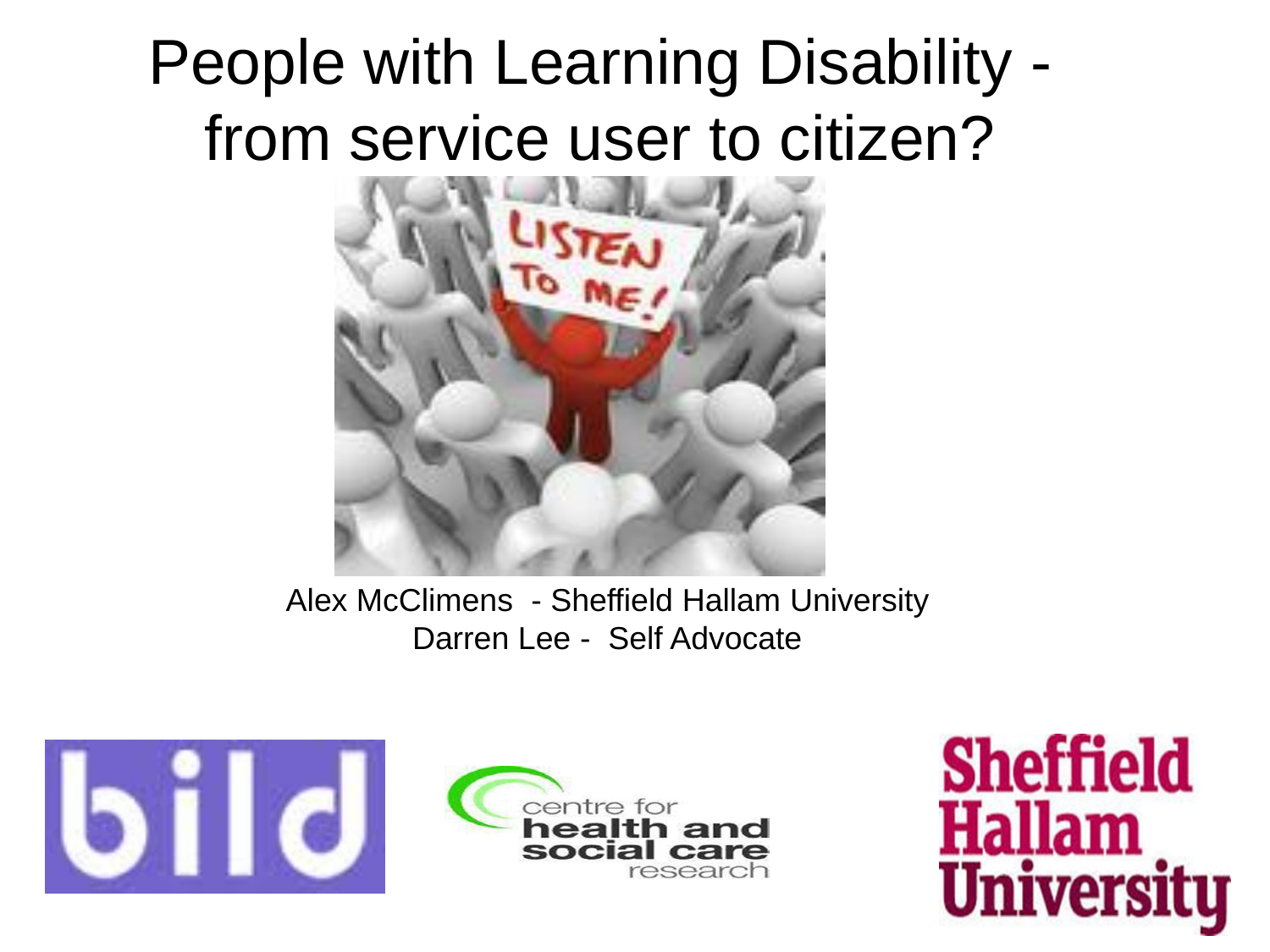## The Rights Paradox

Thomas Paine (1791) The Rights of Man

UN (1948) Universal Declaration of Human Rights

UK (1998) Human Rights Act

UN (2007) Convention on the Rights of Persons with Disabilities

UK (2010) Equality Act

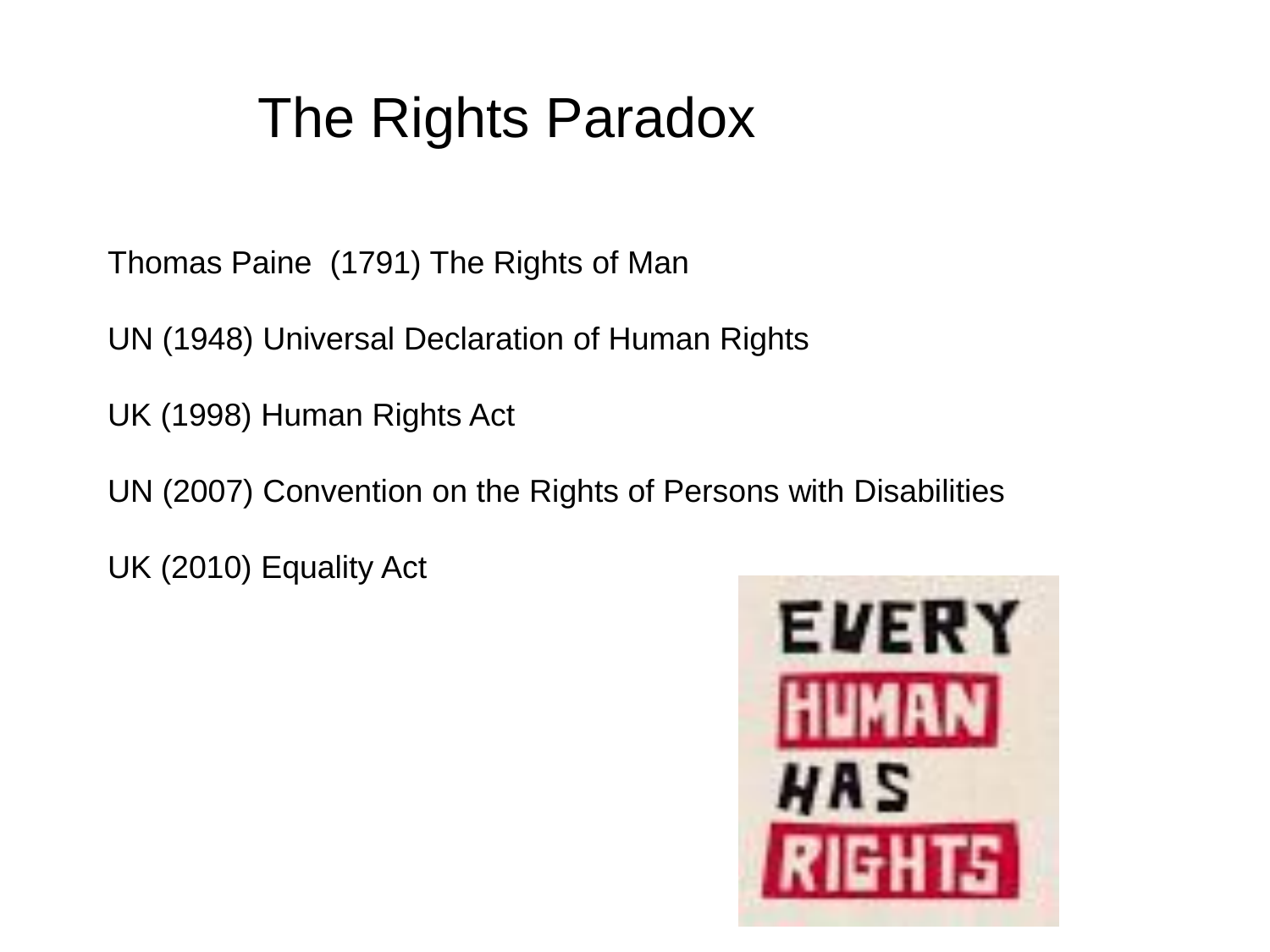

### Epsom, June, 1913 Afghanistan, April, 2014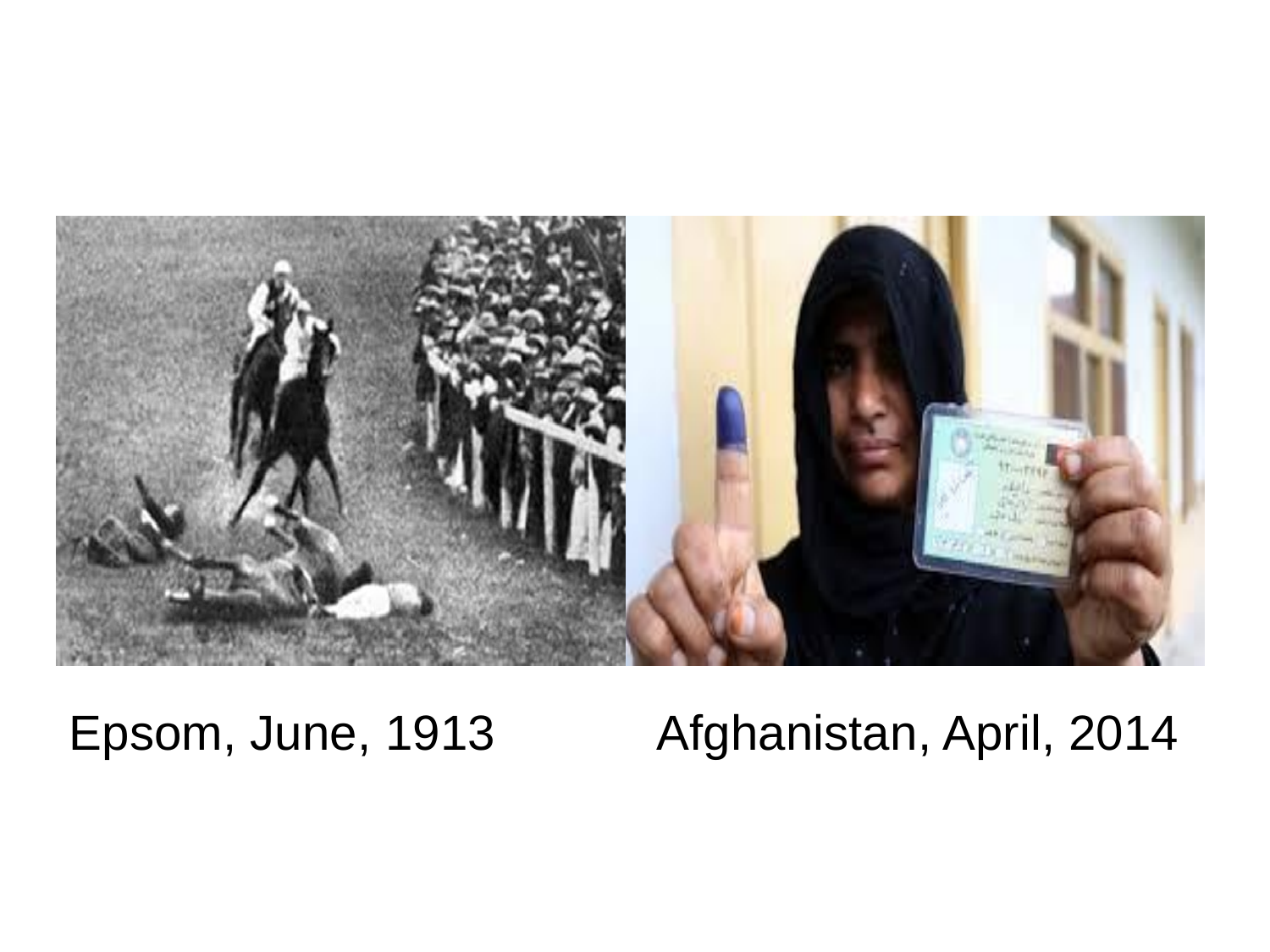







**PEOPLE** FIRST







**OTHING** 



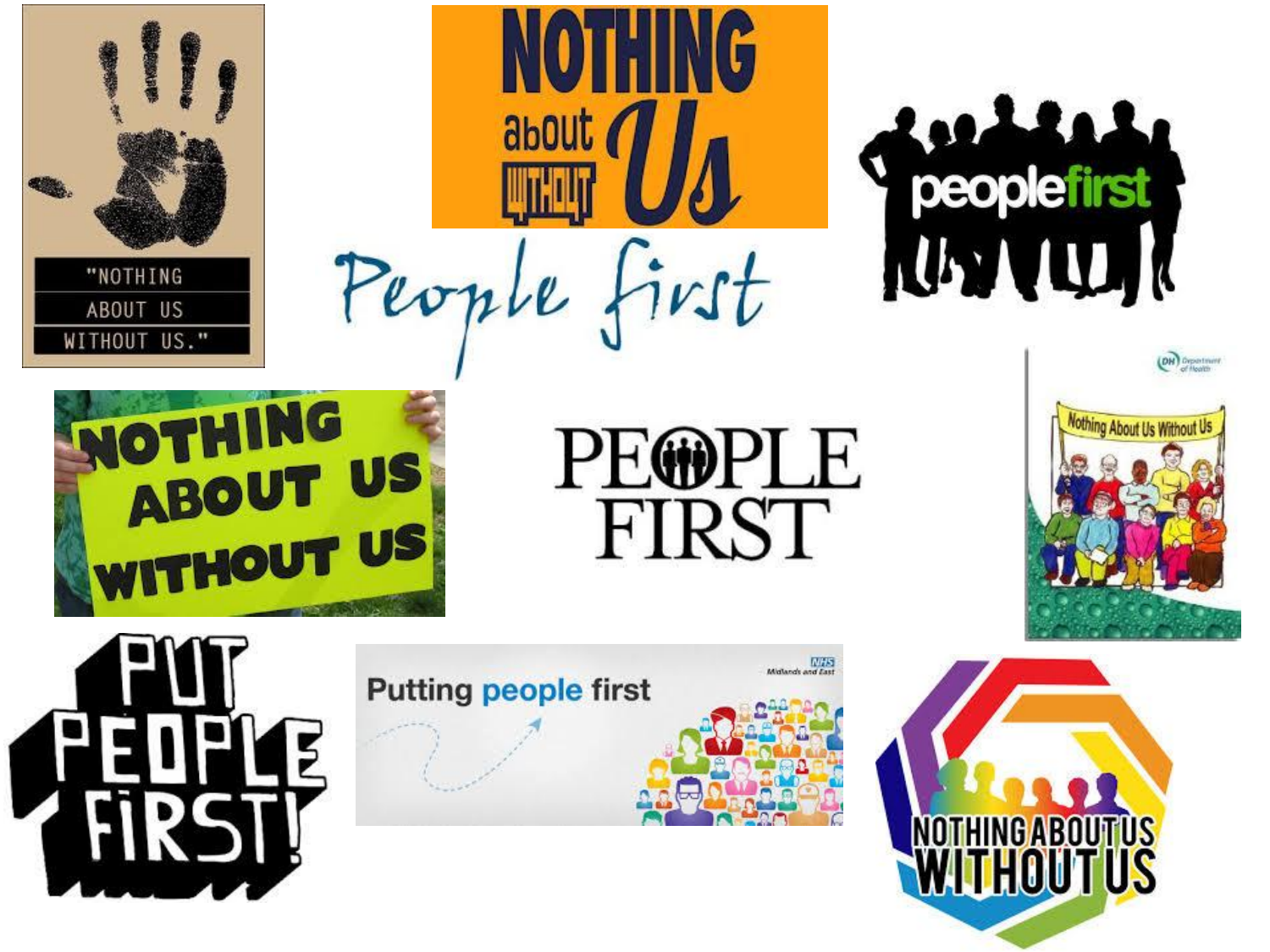Advocacy attempts to ensure that people who have difficulty in making their voice heard on issues of importance to them get an opportunity to express their views, particularly when decisions are being made about their lives.

Advocacy is a process of empowering people

- to find appropriate information
- to engage with their rights and responsibilities
- to enact choice

Advocacy The act of pleading or arguing The act of pleading or anych as in favor of something,<br>a cause, policy, or interests of<br>a cause, policy, or interests of a cause, policy, or interes or c<br>active support of an idea or c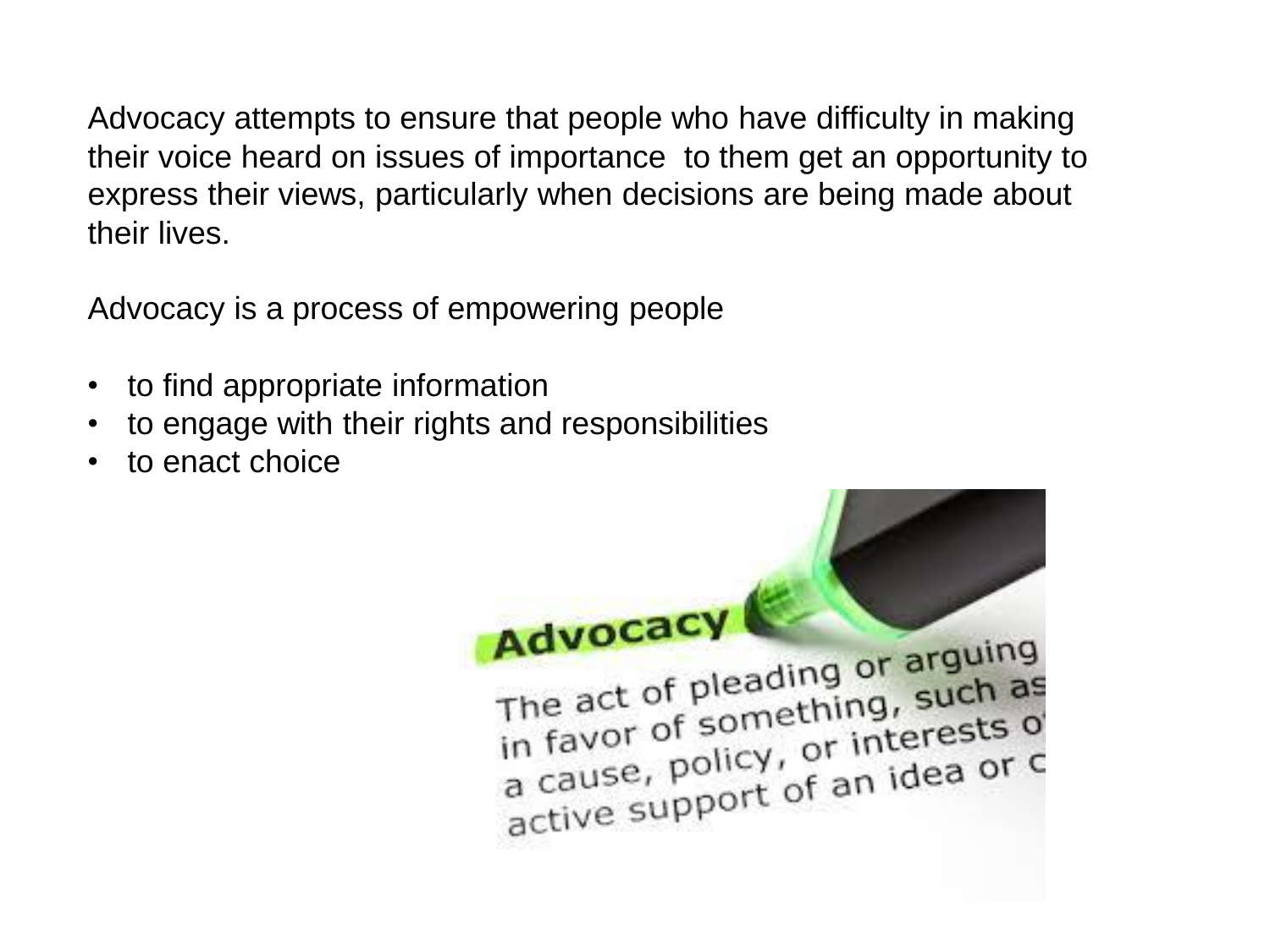Learning Disability Partnership Boards were introduced by Valuing People (DH, 2001) and required local authorities to have representation from people with learning disabilities and carers too.



But there are concerns over symbolic representation and tokenism (Fyson et al, 2004)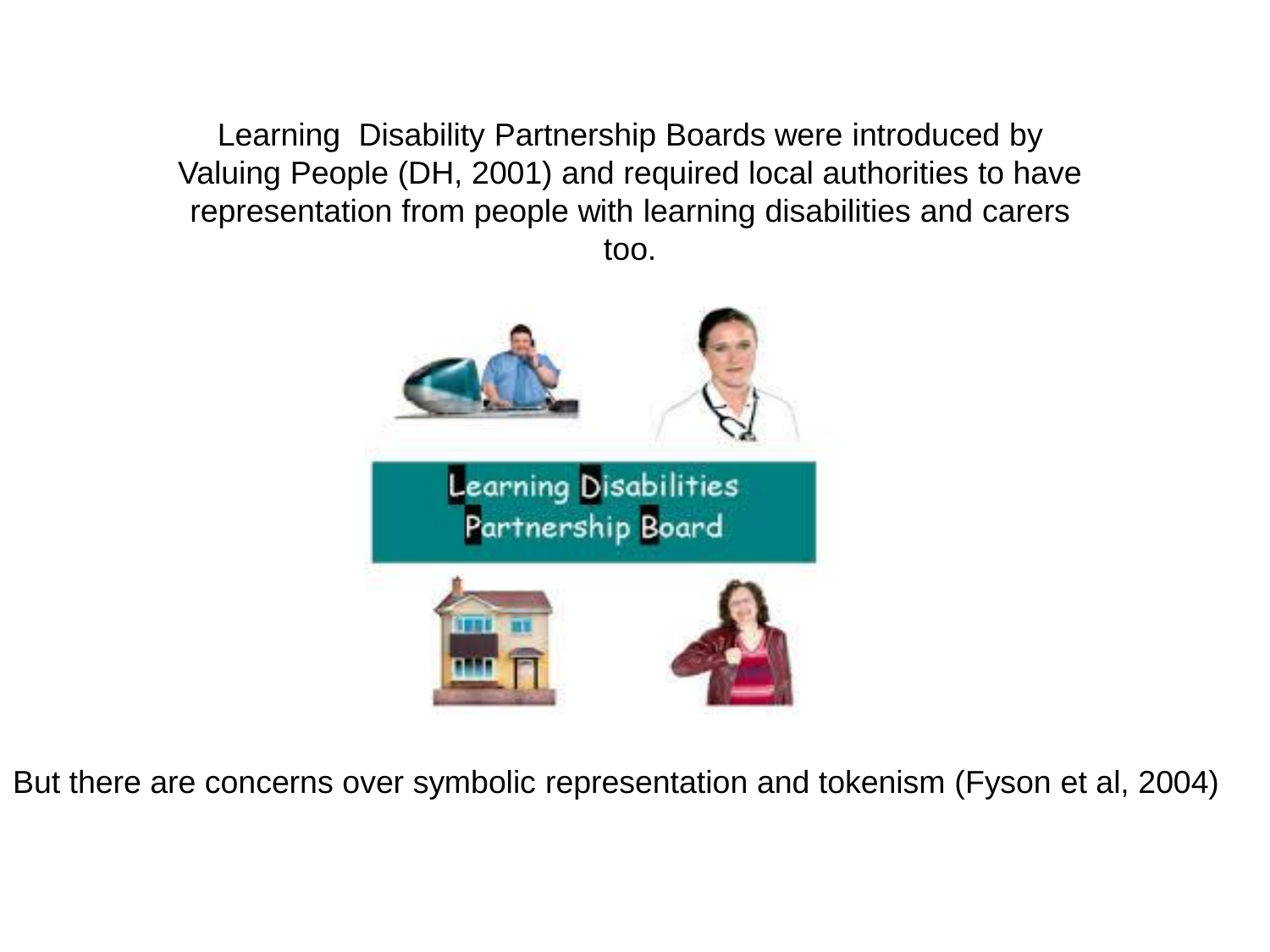

The Sheffield LD People's Parliament was an attempt at providing a forum for debate on learning disability issues and the MPPs represented particular areas of concern.

Currently a new model is being discussed that will advocate for the wider concerns of people living with 'protected characteristics' (including but not restricted to 'disability').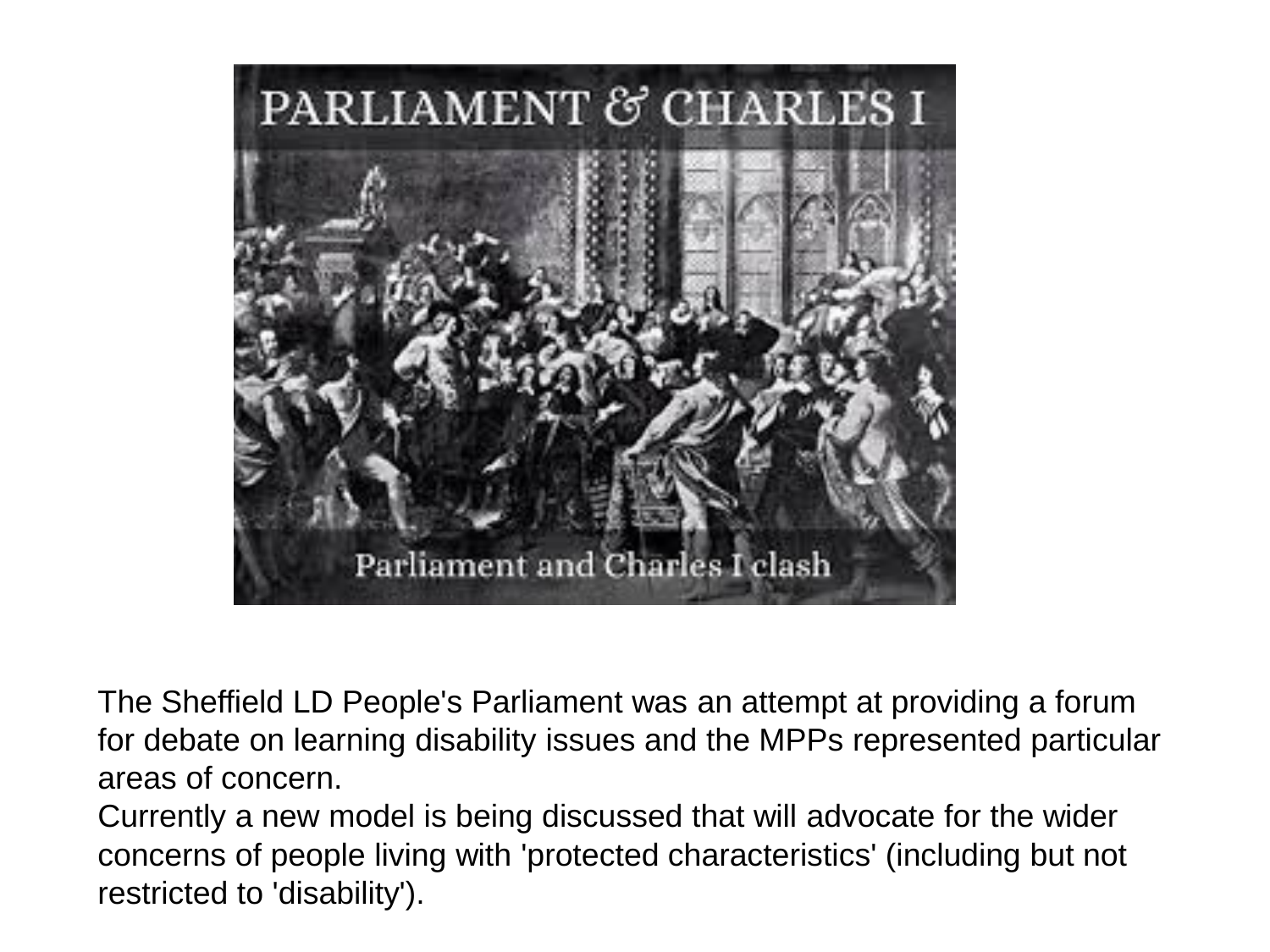'In a really equal democracy, every or any section would be represented, not disproportionately, but proportionately. ... Unless they are, there is not equal government, but a government of inequality and privilege: one part of the people rule over the rest: there is a part whose fair and equal share of influence in the representation is withheld from them, contrary to all just government, but, above all, contrary to the principle of democracy, which professes equality as its very root and foundation'.

Ch. VII: Of True and False Democracy; Representation of All, and Representation of the Majority only (1861:248)

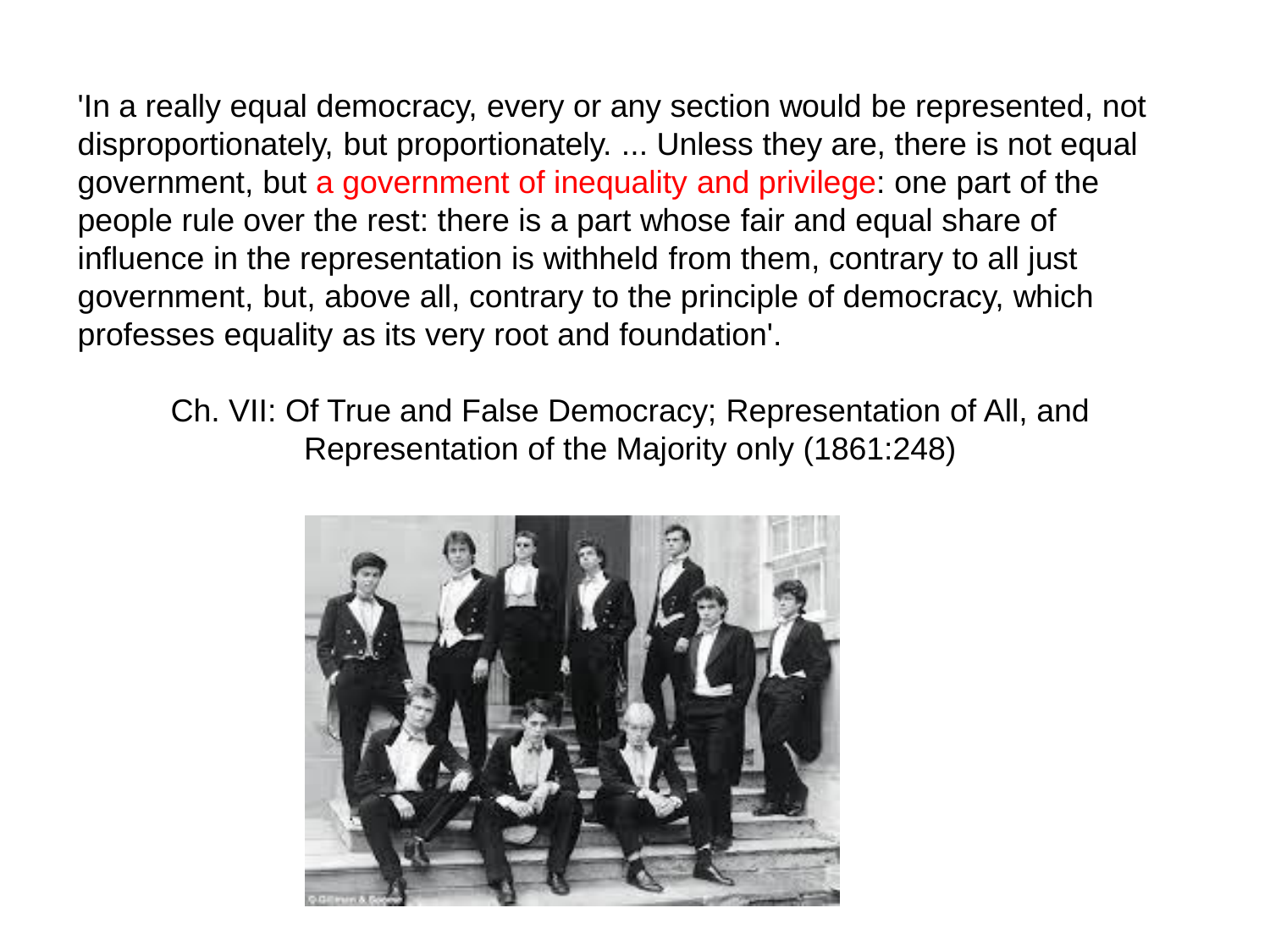## The Future Now

?